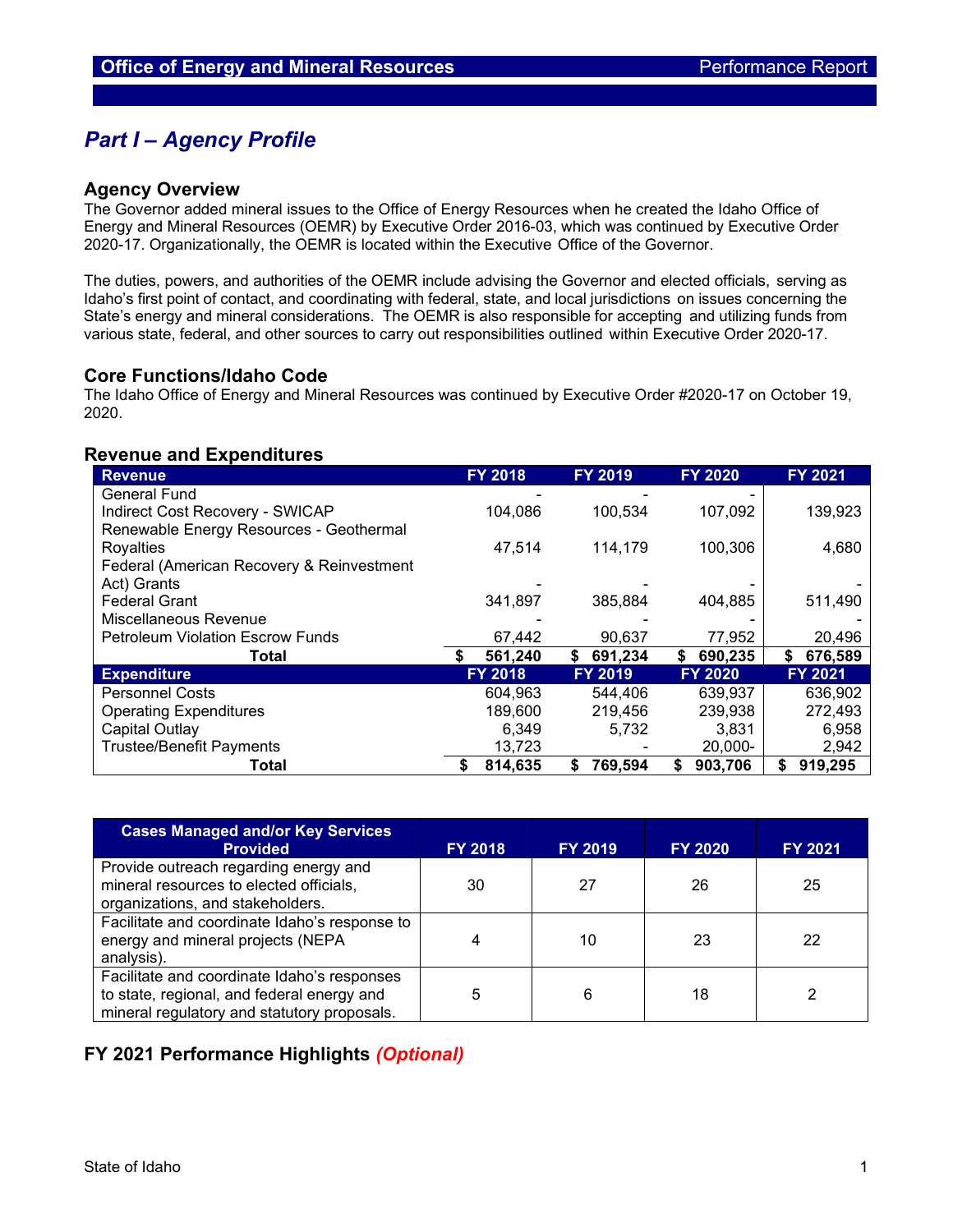# *Part II – Performance Measures*

|    | <b>Performance Measure</b>                                                                                                                                                                                   |        | <b>FY 2018</b>                                                                                        | <b>FY 2019</b>                                                                                        | <b>FY 2020</b>                                                                                        | <b>FY 2021</b>                                                                                        | <b>FY 2022</b>                                                                                         |
|----|--------------------------------------------------------------------------------------------------------------------------------------------------------------------------------------------------------------|--------|-------------------------------------------------------------------------------------------------------|-------------------------------------------------------------------------------------------------------|-------------------------------------------------------------------------------------------------------|-------------------------------------------------------------------------------------------------------|--------------------------------------------------------------------------------------------------------|
|    | Goal 1: Provide a Single Point of Contact for Energy Information                                                                                                                                             |        |                                                                                                       |                                                                                                       |                                                                                                       |                                                                                                       |                                                                                                        |
| 1. | Coordinate and develop                                                                                                                                                                                       | actual | N/A                                                                                                   | 22                                                                                                    | 90                                                                                                    | 91                                                                                                    |                                                                                                        |
|    | communications such as<br>press releases, website<br>updates and other related<br>projects including outreach<br>to the public, media<br>contacts, the Idaho<br>Legislature, and other<br>elected officials. | target | new<br>performance<br>measure                                                                         | 40 updates                                                                                            | 40 updates                                                                                            | 40 updates                                                                                            | 40 updates per<br>year                                                                                 |
| 2. | Coordinate the ISEA                                                                                                                                                                                          |        | 10 meetings                                                                                           | 4 meetings                                                                                            | 0 meetings                                                                                            | 2 meetings                                                                                            |                                                                                                        |
|    | <b>Board and Executive</b>                                                                                                                                                                                   | actual | and 0 report                                                                                          | and 1 report                                                                                          | and 0                                                                                                 | and 0                                                                                                 |                                                                                                        |
|    | Committee meetings and                                                                                                                                                                                       |        | updates                                                                                               | publications                                                                                          | publications                                                                                          | reports                                                                                               |                                                                                                        |
|    | facilitate development of<br>ISEA reports.                                                                                                                                                                   | target | 10 meetings<br>and 5<br>publication<br>updates per<br>vear                                            | 10 meetings<br>and 5<br>publication<br>updates per<br>year                                            | 10 meetings<br>and 5<br>publication<br>updates per<br>vear                                            | 10 meetings<br>and conference<br>calls per year                                                       | 15 meetings<br>and conference<br>calls per year                                                        |
|    | Goal 2: Facilitate Energy Planning, Policy, and Project Development in Idaho                                                                                                                                 |        |                                                                                                       |                                                                                                       |                                                                                                       |                                                                                                       |                                                                                                        |
| 3. | Coordinate Idaho's                                                                                                                                                                                           | actual | N/A                                                                                                   | N/A                                                                                                   | N/A                                                                                                   | N/A                                                                                                   |                                                                                                        |
|    | participation in regional<br>energy planning efforts,<br>federal energy projects,<br>and federal rulemaking<br>processes.                                                                                    | target | New<br>Benchmark                                                                                      | New<br>Benchmark                                                                                      | New<br><b>Benchmark</b>                                                                               | New<br>Benchmark                                                                                      | 10 projects per<br>year                                                                                |
| 4. | Coordinate Idaho's                                                                                                                                                                                           | actual | 5                                                                                                     | 14                                                                                                    | 19                                                                                                    | 6                                                                                                     |                                                                                                        |
|    | responses to regional<br>planning efforts, federal<br>documents, and federal<br>rulemaking processes.                                                                                                        | target | 5 responses<br>per year                                                                               | 8 responses<br>per year                                                                               | 5 responses<br>per year                                                                               | 5 responses<br>per year                                                                               | 25 responses<br>per year                                                                               |
| 5. | Participate in state,                                                                                                                                                                                        | actual | 82                                                                                                    | 57                                                                                                    | 198                                                                                                   | 160                                                                                                   |                                                                                                        |
|    | regional, and national<br>energy and energy-related<br>emergency management<br>planning and policy<br>development processes.                                                                                 | target | 50 meetings<br>and forums per<br>year                                                                 | 50 meetings<br>and forums per<br>year                                                                 | 100 meetings<br>and forums per<br>year                                                                | 100 meetings<br>and forums per<br>year                                                                | 120 meetings<br>and forums per<br>year                                                                 |
|    |                                                                                                                                                                                                              |        | Goal 3: Administer Energy-Related Projects that Benefit Idaho                                         |                                                                                                       |                                                                                                       |                                                                                                       |                                                                                                        |
| 6. | Provide energy efficiency                                                                                                                                                                                    |        | $\vert$ actual $\vert$ 18 $\vert$ 15                                                                  |                                                                                                       | 14                                                                                                    | 5                                                                                                     |                                                                                                        |
|    | and renewable energy<br>loans to qualified Idaho<br>residents and businesses                                                                                                                                 | target | 20 loans per<br>year                                                                                  | 20 loans per<br>year                                                                                  | 20 Ioans per<br>year                                                                                  | 20 Ioans per<br>year                                                                                  | 25 Ioans per<br>year                                                                                   |
| 7. | Provide funding for energy<br>efficiency audits and cost-<br>share retrofits for eligible                                                                                                                    | actual | 0 audits<br>1 building<br>retrofit                                                                    | 8 audits<br>0 building<br>retrofit                                                                    | 3 audits<br>4 building<br>retrofits                                                                   | 0 audits<br>1 building<br>retrofit                                                                    |                                                                                                        |
|    | public buildings.                                                                                                                                                                                            | target | 5 Energy<br>Efficiency<br>Audits and 3<br>cost-share<br>retrofits/upgrad<br>es on public<br>buildings | 5 Energy<br>Efficiency<br>Audits and 3<br>cost-share<br>retrofits/upgrad<br>es on public<br>buildings | 8 Energy<br>Efficiency<br>Audits and 3<br>cost-share<br>retrofits/upgrad<br>es on public<br>buildings | 8 Energy<br>Efficiency<br>Audits and 4<br>cost-share<br>retrofits/upgrad<br>es on public<br>buildings | 8 energy<br>efficiency audits<br>and 4 cost-<br>share<br>retrofits/upgrad<br>es on public<br>buildings |